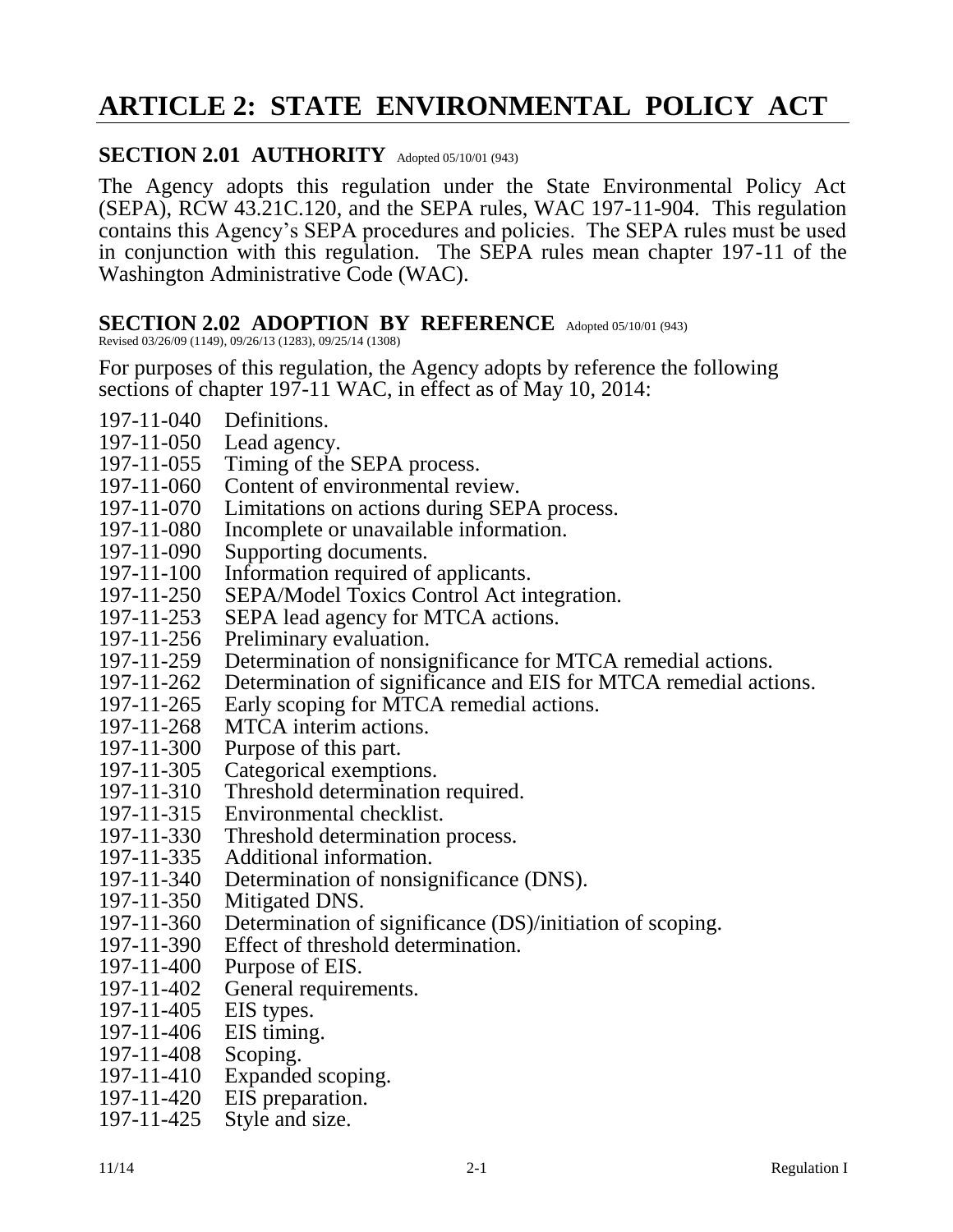- 197-11-430 Format.
- 197-11-435 Cover letter or memo.<br>197-11-440 EIS contents.
- EIS contents.
- 197-11-442 Contents of EIS on nonproject proposals.
- 197-11-443 EIS contents when prior nonproject EIS.
- 197-11-444 Elements of the environment.
- 197-11-448 Relationship of EIS to other considerations.
- 197-11-450 Cost-benefit analysis.
- 197-11-455 Issuance of DEIS.<br>197-11-460 Issuance of FEIS.
- Issuance of FEIS.
- 197-11-500 Purpose of this part.
- 197-11-502 Inviting comment.
- 197-11-504 Availability and cost of environmental documents.
- 197-11-508 SEPA register.
- 197-11-510 Public notice.
- 197-11-535 Public hearings and meetings.<br>197-11-545 Effect of no comment.
- Effect of no comment.
- 197-11-550 Specificity of comments.
- 197-11-560 FEIS response to comments.
- 197-11-570 Consulted agency costs to assist lead agency.
- 197-11-600 When to use existing environmental documents.
- 197-11-610 Use of NEPA documents.
- 197-11-620 Supplemental environmental impact statement Procedures.
- 197-11-625 Addenda Procedures.
- 197-11-630 Adoption Procedures.
- 197-11-635 Incorporation by reference Procedures.
- 197-11-640 Combining documents.
- 197-11-650 Purpose of this part.
- 197-11-655 Implementation.
- 197-11-660 Substantive authority and mitigation.
- 197-11-680 Appeals.<br>197-11-700 Definitio
- Definitions.
- 197-11-702 Act.
- 197-11-704 Action.
- 197-11-706 Addendum.
- 197-11-708 Adoption.
- 197-11-710 Affected tribe.
- 197-11-712 Affecting.
- 197-11-714 Agency.
- 197-11-716 Applicant.
- 197-11-718 Built environment.
- 197-11-720 Categorical exemption.<br>197-11-722 Consolidated appeal.
- Consolidated appeal.
- 197-11-724 Consulted agency.
- 197-11-726 Cost-benefit analysis.
- 197-11-728 County/city.
- 197-11-730 Decision maker.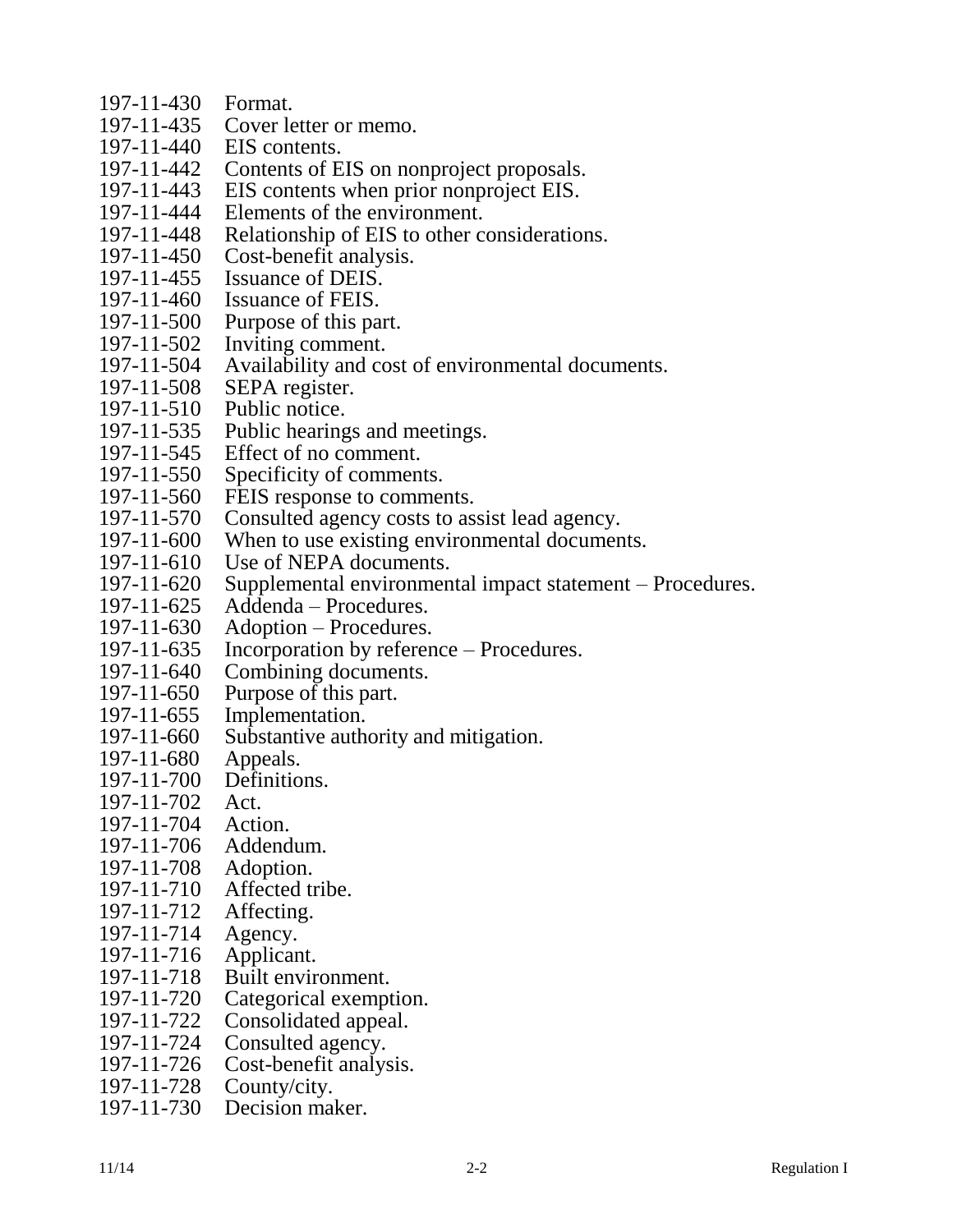- 197-11-732 Department.
- 197-11-734 Determination of nonsignificance (DNS).<br>197-11-736 Determination of significance (DS).
- Determination of significance (DS).
- 197-11-738 EIS.
- 197-11-740 Environment.
- 197-11-744 Environmental document.
- 197-11-746 Environmental review.
- 197-11-750 Expanded scoping.
- 197-11-752 Impacts.
- 197-11-754 Incorporation by reference.
- 197-11-756 Lands covered by water.
- 197-11-758 Lead agency.
- 197-11-760 License.
- 197-11-762 Local agency.
- 197-11-764 Major action.
- 197-11-766 Mitigated DNS.
- 197-11-768 Mitigation.
- 197-11-770 Natural environment.
- 197-11-772 NEPA.
- 197-11-774 Nonproject.
- 197-11-776 Phased review.
- 197-11-778 Preparation.
- 197-11-780 Private project.
- 197-11-782 Probable.
- 197-11-784 Proposal.
- 197-11-786 Reasonable alternative.
- 197-11-788 Responsible official.<br>197-11-790 SEPA.
- $197 11 790$
- 197-11-792 Scope.
- 197-11-793 Scoping.
- 197-11-794 Significant.
- 197-11-796 State agency.
- 197-11-797 Threshold determination.<br>197-11-799 Underlying governmental
- Underlying governmental action.
- 197-11-800 Categorical exemptions.
- 197-11-880 Emergencies.
- 197-11-890 Petitioning DOE to change exemptions.
- 197-11-900 Purpose of this part.
- 197-11-902 Agency SEPA policies.
- 197-11-916 Application to ongoing actions.
- 197-11-920 Agencies with environmental expertise.
- 197-11-922 Lead agency rules.
- 197-11-924 Determining the lead agency.
- 197-11-926 Lead agency for governmental proposals.
- 197-11-928 Lead agency for public and private proposals.
- 197-11-930 Lead agency for private projects with one agency with jurisdiction.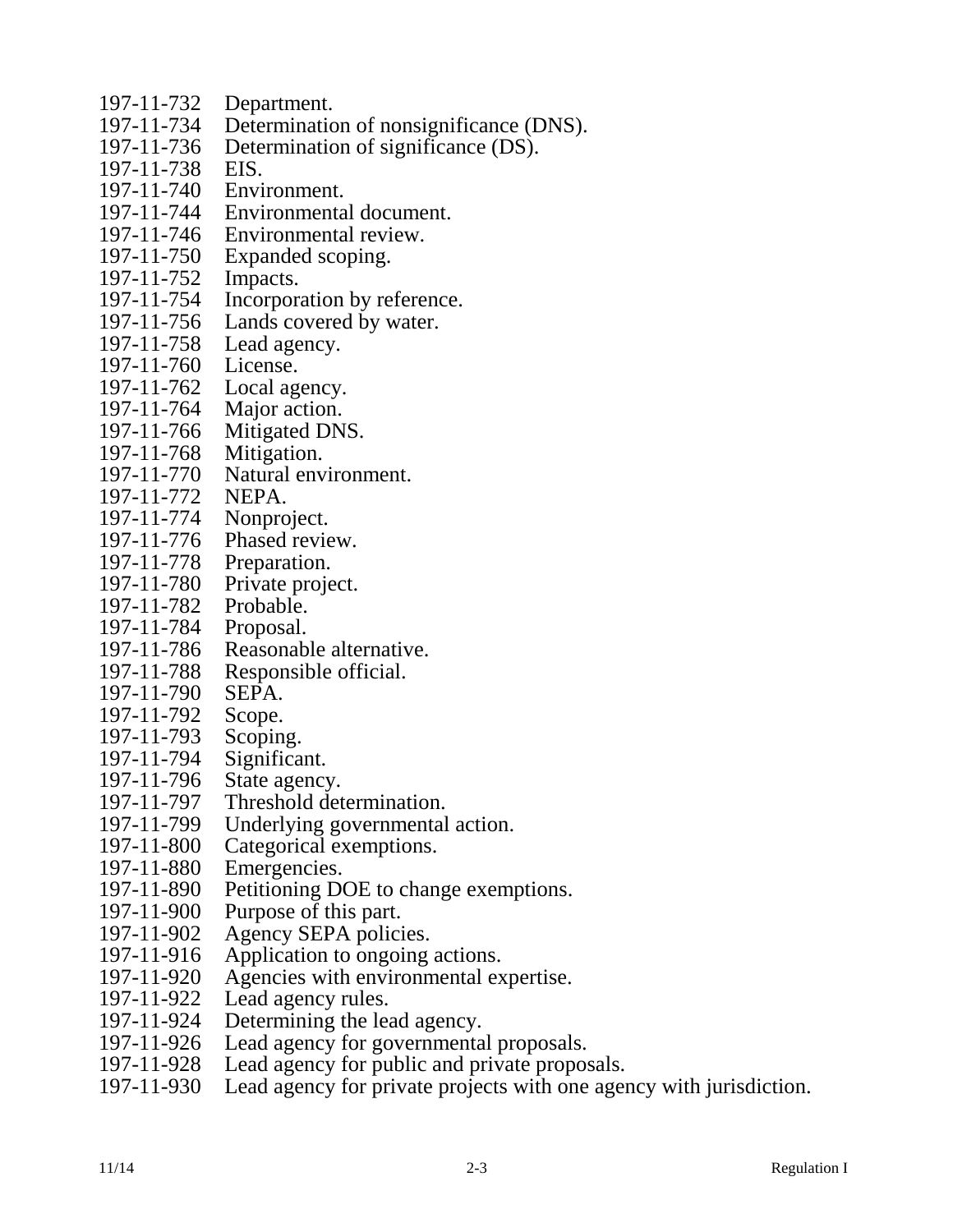- 197-11-932 Lead agency for private projects requiring licenses from more than one agency, when one of the agencies is a county/city.
- 197-11-934 Lead agency for private projects requiring licenses from a local agency, not a county/city, and one or more state agencies.
- 197-11-936 Lead agency for private projects requiring licenses from more than one state agency.
- 197-11-938 Lead agencies for specific proposals.
- 197-11-940 Transfer of lead agency status to a state agency.
- 197-11-942 Agreements on lead agency status.<br>197-11-944 Agreements on division of lead age
- Agreements on division of lead agency duties.
- 197-11-946 DOE resolution of lead agency disputes.
- 197-11-948 Assumption of lead agency status.
- 197-11-960 Environmental checklist.<br>197-11-965 Adoption notice.
- Adoption notice.
- 197-11-970 Determination of nonsignificance (DNS).
- 197-11-980 Determination of significance and scoping notice (DS).
- 197-11-985 Notice of assumption of lead agency status.
- 197-11-990 Notice of action.

### **SECTION 2.03 DESIGNATION OF RESPONSIBLE OFFICIAL**

Adopted 05/10/01 (943)

- (a) For proposals for which the Agency is the lead agency, the responsible official shall be the Control Officer or Agency employee designated by the Control Officer.
- (b) For all proposals for which the Agency is the lead agency, the responsible official shall make the threshold determination, supervise scoping and preparation of any required environmental impact statement (EIS), and perform any other functions assigned to the "lead agency" or "responsible official" by those sections of the SEPA rules adopted by reference in Section 2.02 of this regulation.
- (c) The Agency shall retain all documents required by the SEPA rules (chapter 197- 11 WAC) and make them available in accordance with chapter 42.17 RCW.

### **SECTION 2.04 LEAD AGENCY DETERMINATION AND RESPONSIBILITIES** Adopted 05/10/01 (943)

(a) When the Agency receives an application for or initiates a proposal that involves a nonexempt action, the Agency shall determine the lead agency for that proposal under WAC 197-11-050, 197-11-253, and 197-11-922 through 197-11-940; unless the lead agency has been previously determined or the Agency is aware that another agency is in the process of determining the lead agency. When the Agency is the lead agency for a proposal, the responsible official shall supervise compliance with the threshold determination requirements, and if an EIS is necessary, shall supervise preparation of the EIS.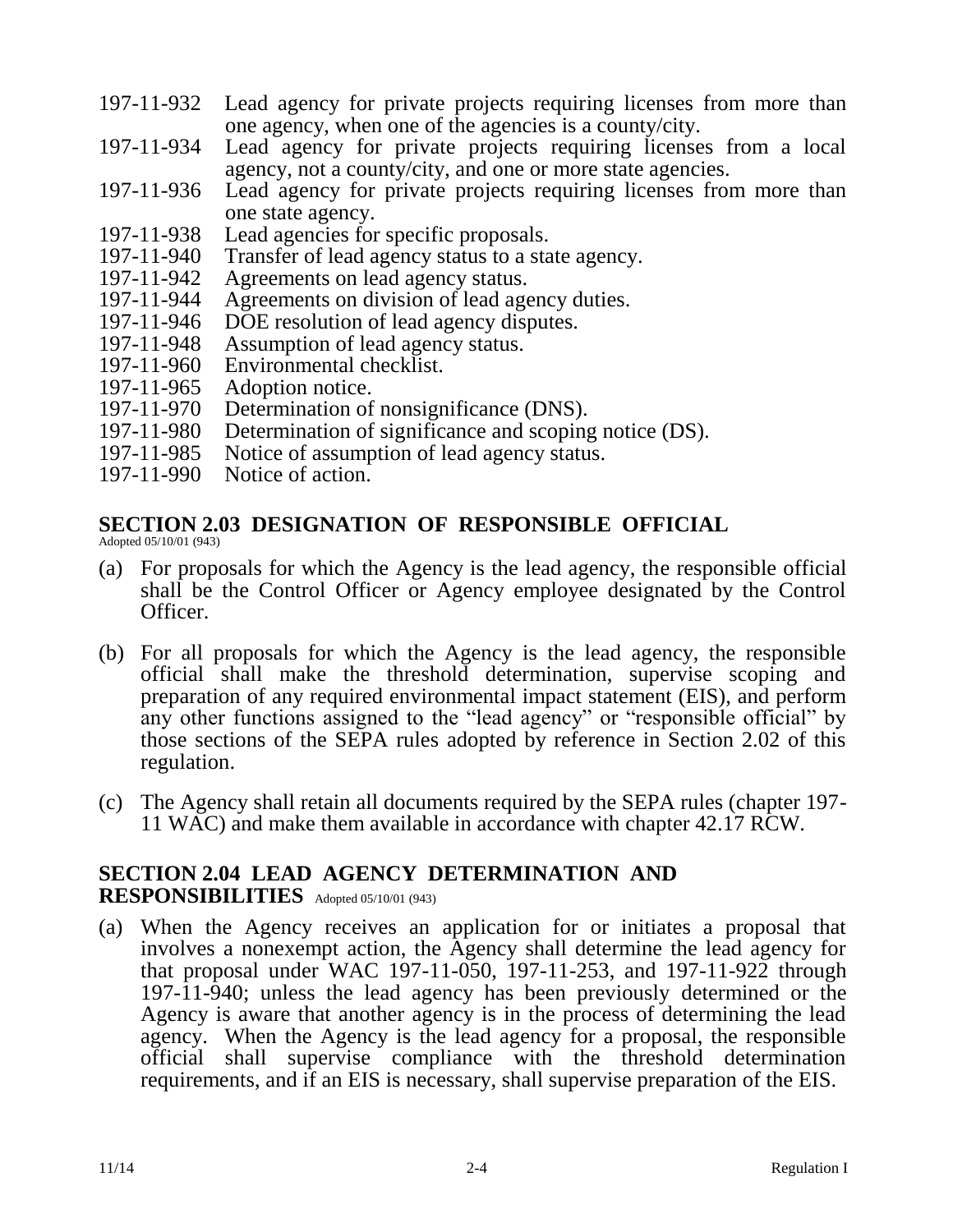- (b) When the Agency is not the lead agency for a proposal, the Agency shall use and consider, as appropriate, either the DNS or the final EIS of the lead agency in making decisions on the proposal. The Agency shall not prepare or require preparation of a DNS or EIS in addition to that prepared by the lead agency, unless required under WAC 197-11-600. In some cases, the Agency may conduct supplemental environmental review under WAC 197-11-600.
- (c) If the Agency receives a lead agency determination made by another agency that appears inconsistent with the criteria of WAC 197-11-253 or 197-11-922 through 197-11-940, it may object to the determination. Any objection must be made to the agency originally making the determination and resolved within 15 days of receipt of the determination, or the Agency must petition the Department of Ecology for a lead agency determination under WAC 197-11- 946 within the 15-day time period. Any such petition on behalf of the Agency may be initiated by the Control Officer.
- (d) The Agency may make agreements as to lead agency status or shared lead agency duties for a proposal under WAC 197-11-942 and 197-11-944.
- (e) When the Agency makes a lead agency determination for a private project, the Agency shall require sufficient information from the applicant to identify which other agencies have jurisdiction over the proposal.

### SECTION 2.05 USE OF EXEMPTIONS Adopted 05/10/01 (943)

- (a) When the Agency receives an application for a permit or, in the case of governmental proposals, the Agency initiates the proposal, the Agency shall determine whether the permit and/or the proposal is exempt. The Agency's determination that a permit or proposal is exempt shall be final and not subject to administrative review. If a permit or proposal is exempt, none of the procedural requirements of this regulation apply to the proposal. The Agency shall not require completion of an environmental checklist for an exempt permit or proposal.
- (b) In determining whether or not a proposal is exempt, the Agency shall make certain the proposal is properly defined and shall identify the governmental licenses required (WAC 197-11-060). If a proposal includes exempt and nonexempt actions, the Agency shall determine the lead agency, even if the license application that triggers the Agency's consideration is exempt.
- (c) If a proposal includes both exempt and nonexempt actions, the Agency may authorize exempt actions prior to compliance with the procedural requirements of this regulation, except that:
	- (1) The Agency shall not give authorization for:
		- (A) Any nonexempt action;
		- (B) Any action that would have an adverse environmental impact; or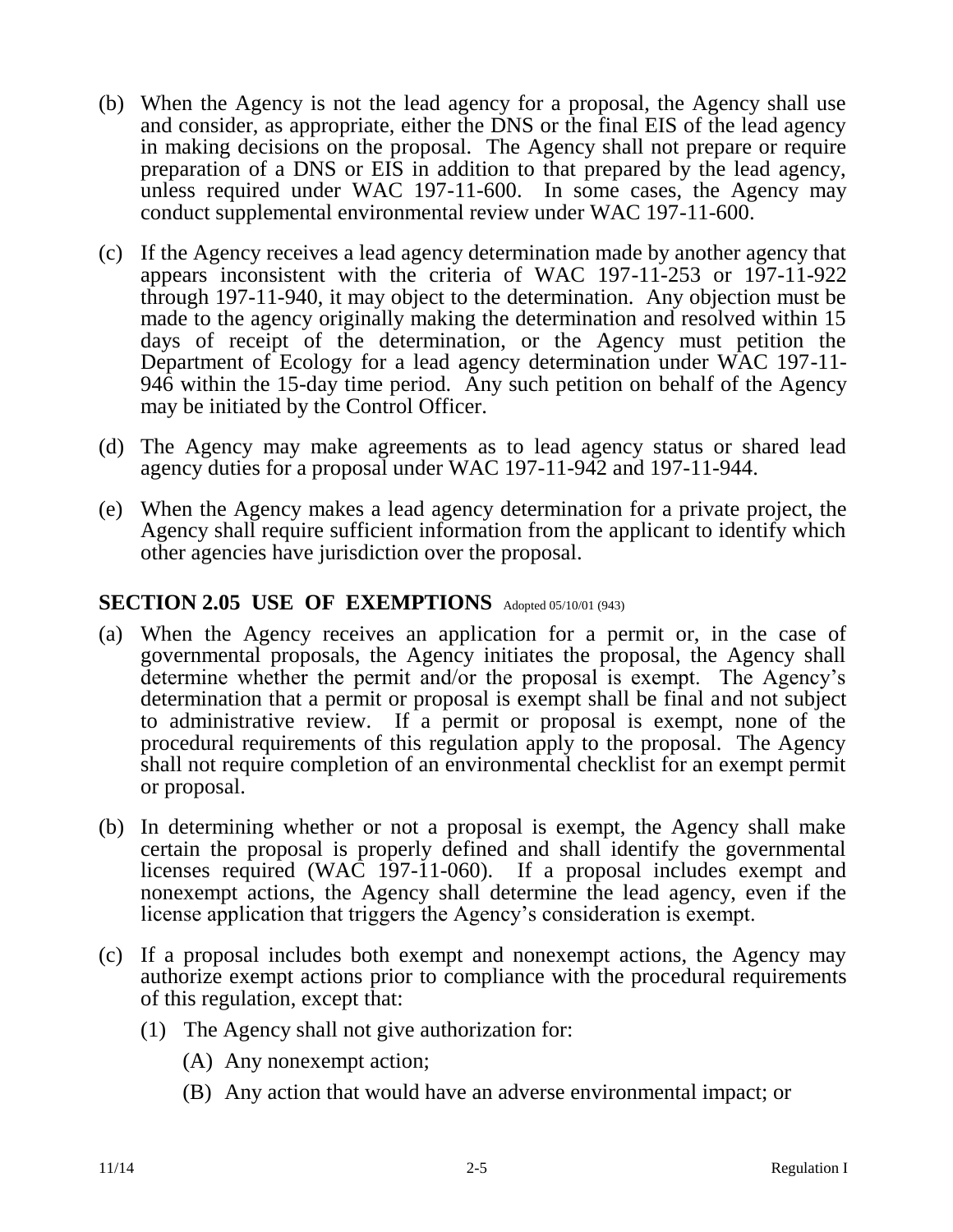(C) Any action that would limit the choice of alternatives.

- (2) The Agency may withhold approval of an exempt action that would lead to modification of the physical environment, when such modification would serve no purpose if nonexempt action(s) were not approved; and
- (3) The Agency may withhold approval of exempt actions that would lead to substantial financial expenditures by a private applicant when the expenditures would serve no purpose if nonexempt action(s) were not approved.

# **SECTION 2.06 ENVIRONMENTAL CHECKLIST** Adopted 05/10/01 (943)

Revised 03/26/09 (1149)

- (a) A completed environmental checklist (or a copy) shall be filed at the same time as an application for a permit, license, certificate, or other approval not specifically exempted in this regulation; except, a checklist is not needed if the Agency and applicant agree an EIS is required, SEPA compliance has been completed, or SEPA compliance has been initiated by another agency. The environmental checklist shall be in the form provided in WAC 197-11-960, except that Section B.2.a. Air, of the checklist shall state: "What types of emissions to the air would result from the proposal (i.e., dust, automobile, odors, industrial wood smoke, greenhouse gases) during construction and when the project is completed? If any, generally describe and give approximate quantities, if known." As used throughout this regulation, environmental checklist means the environmental checklist required by this section.
- (b) The Agency shall use the environmental checklist to determine the lead agency and, if the Agency is the lead agency, for determining the responsible official and for making the threshold determination.
- (c) For private proposals, the Agency will require the applicant to complete the environmental checklist, providing assistance as necessary. For Agency proposals, the Agency shall complete the environmental checklist. The Agency may require that it, and not the private applicant, will complete all or part of the environmental checklist for a private proposal, if either of the following occurs:
	- (1) The Agency has technical information on a question or questions that is unavailable to the private applicant; or
	- (2) The applicant has provided inaccurate information on previous proposals or on proposals currently under consideration.

# SECTION 2.07 MITIGATED DNS Adopted 05/10/01 (943)

(a) As provided in this section and in WAC 197-11-350, the responsible official may issue a DNS based on conditions attached to the proposal by the responsible official or on changes to, or clarifications of, the proposal made by the applicant.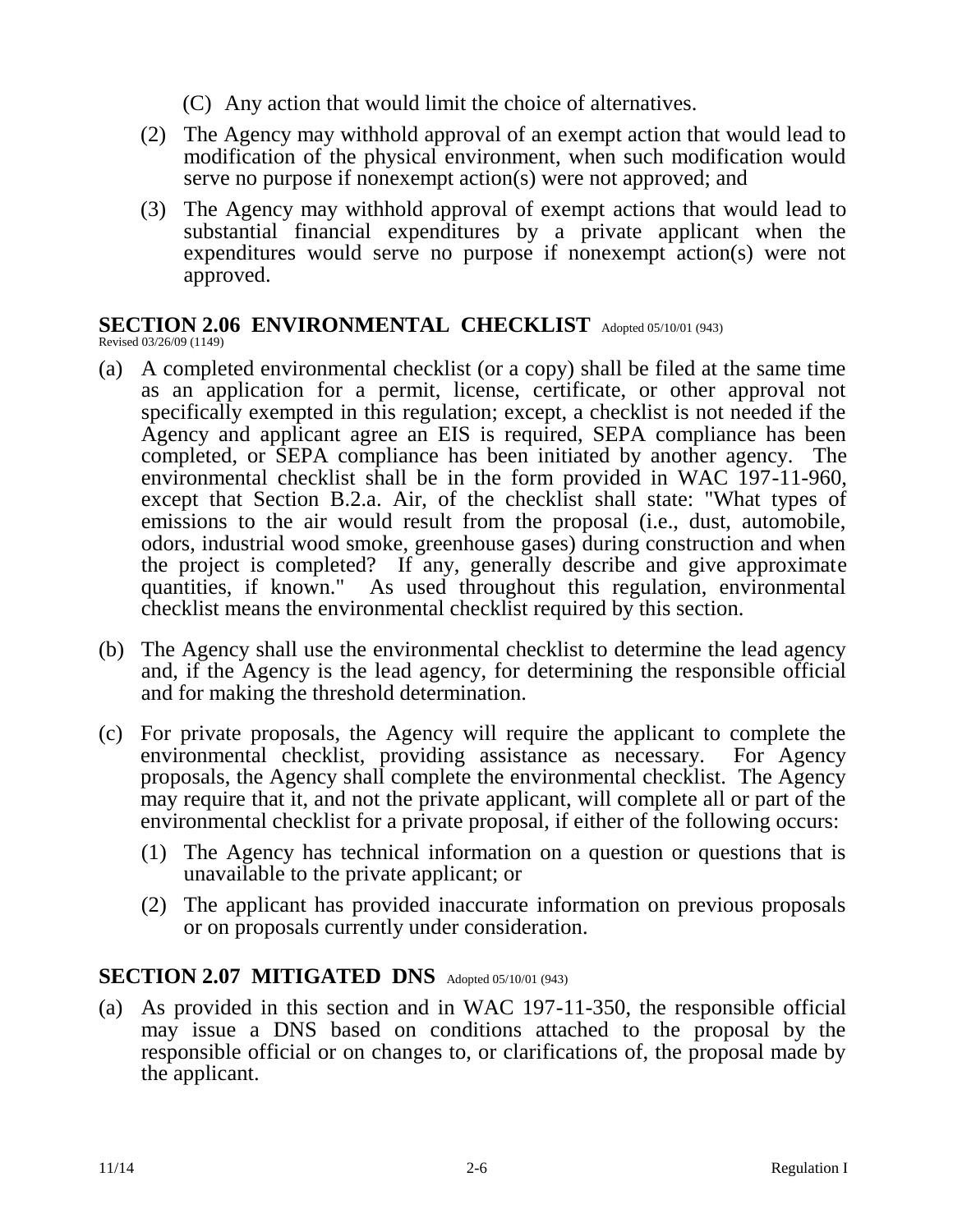- (b) An applicant may request in writing early notice of whether a DS is likely under WAC 197-11-350. "Early notice" means the Agency's response to an applicant stating whether it considers issuance of a determination of significance likely for the applicant's proposal. The request must:
	- (1) Follow submission of a complete permit application and environmental checklist for a nonexempt proposal for which the Agency is lead agency; and
	- (2) Precede the Agency's actual threshold determination for the proposal.
- (c) The responsible official shall respond to the request for early notice within 30 working days. The response shall:
	- (1) Be written;
	- (2) State whether the Agency currently considers issuance of a DS likely and, if so, indicate the general or specific area(s) of concern that is/are leading the Agency to consider a DS; and
	- (3) State that the applicant may change or clarify the proposal to mitigate the indicated impacts, revising the environmental checklist and/or permit application as necessary to reflect the changes or clarifications.
- (d) As much as possible, the Agency should assist the applicant with identification of impacts to the extent necessary to formulate mitigation measures.
- (e) When an applicant submits a changed or clarified proposal, along with a revised or amended environmental checklist, the Agency shall base its threshold determination on the changed or clarified proposal and shall make the determination within 15 days of receiving the changed or clarified proposal:
	- (1) If the Agency indicated specific mitigation measures in its response to the request for early notice, and the applicant changed or clarified the proposal to include those specific mitigation measures, the Agency shall issue and circulate a DNS under WAC 197-11-340(2).
	- (2) If the Agency indicated areas of concern, but did not indicate specific mitigation measures that would allow it to issue a DNS, the Agency shall make the threshold determination, issuing a DNS or DS as appropriate.
	- (3) The applicant's proposed mitigation measures (clarifications, changes, or conditions) must be in writing and must be specific.
	- (4) Mitigation measures that justify issuance of a mitigated DNS may be incorporated in the DNS by reference to Agency staff reports, studies, or other documents
- (f) Mitigation measures incorporated in the mitigated DNS shall be deemed conditions of approval of the permit decision and may be enforced in the same manner as any term or condition of the permit, or enforced in any manner specifically prescribed by the Agency.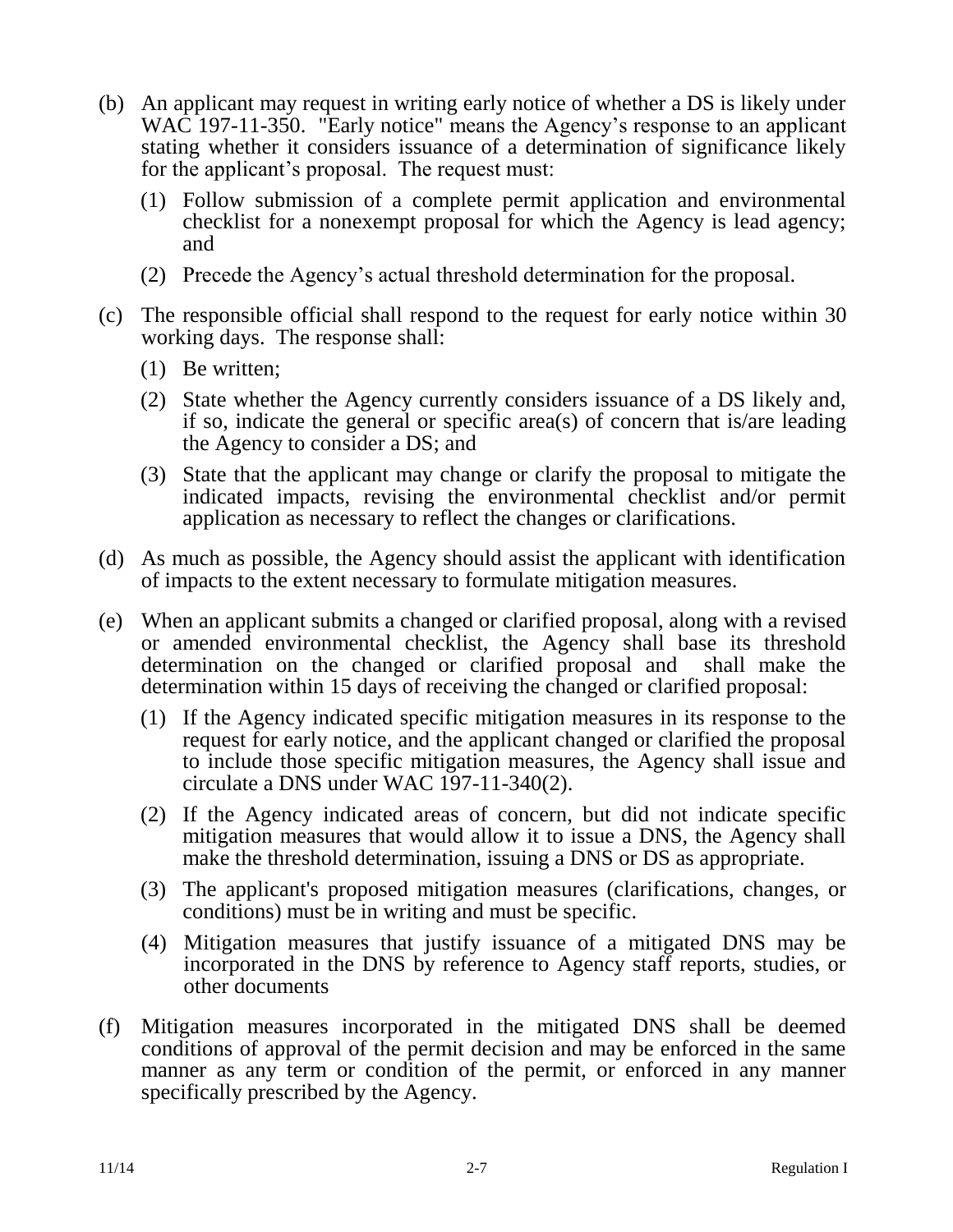- (g) If the Agency's tentative decision on a permit or approval does not include mitigation measures that were incorporated in a mitigated DNS for the proposal, the Agency should evaluate the threshold determination to ensure consistency with WAC 197-11-340(3)(a) (withdrawal of DNS).
- (h) The Agency's written response under Section 2.07(c) of this regulation shall not be construed as a determination of significance. In addition, preliminary discussion of clarifications or changes to a proposal, as opposed to a written request for early notice, shall not bind the Agency to consider the clarifications or changes in its threshold determination.

#### **SECTION 2.08 PREPARATION OF EIS** – **ADDITIONAL CONSIDERATIONS** Adopted 05/10/01 (943)

- (a) Preparing a draft and final EIS (DEIS and FEIS) and draft and final supplemental EIS (SEIS) is the responsibility of the responsible official. Before the Agency issues an EIS, the responsible official shall be satisfied that it complies with this regulation and chapter 197-11 WAC.
- (b) The DEIS and FEIS or draft and final SEIS shall be prepared by Agency staff or by a consultant selected by the Agency. The Agency retains sole authority to select persons or firms to author, co-author, provide special services, or otherwise participate in preparing required environmental documents. If the responsible official requires an EIS for a proposal and determines that someone other than the Agency will prepare the EIS, the responsible official shall notify the applicant immediately after completion of the threshold determination. The responsible official shall also notify the applicant of the Agency's procedure for EIS preparation, including approval of the DEIS and FEIS prior to distribution.
- (c) The Agency may require an applicant to provide information the Agency does not possess, including specific investigations. However, the applicant is not required to supply information that is not required under this regulation or that is being requested from another agency. (This does not apply to information the Agency may request under another regulation or statute.)

#### **SECTION 2.09 ADDITIONAL ELEMENTS TO BE COVERED IN AN EIS** Adopted 05/10/01 (943)

The following additional elements are part of the environment for the purpose of EIS content, but do not add to the criteria for threshold determination or perform any other function or purpose under this regulation:

- (a) Economy
- (b) Social policy analysis
- (c) Cost-benefit analysis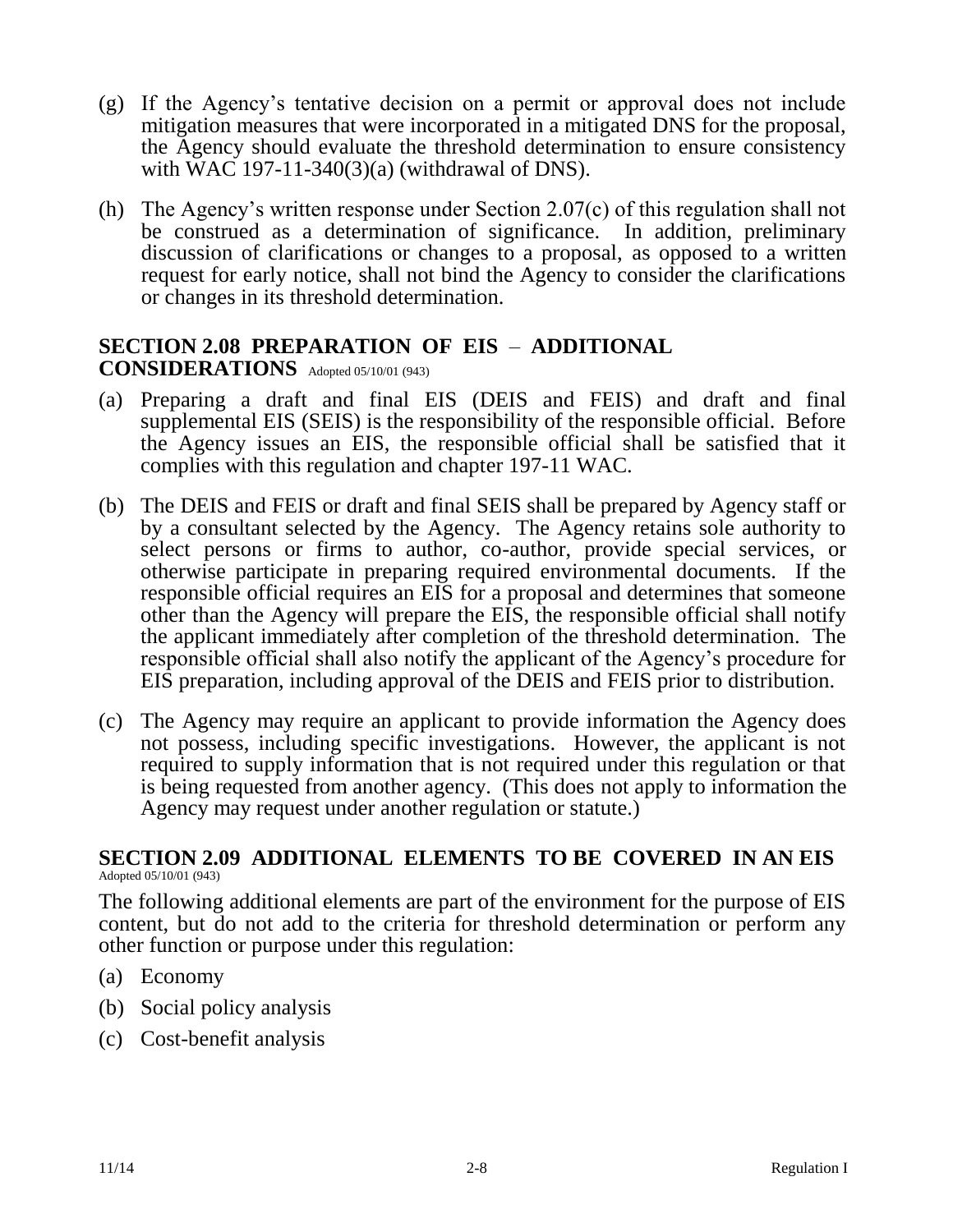# **SECTION 2.10 PUBLIC NOTICE** Adopted 05/10/01 (943)

- (a) Whenever the Agency issues a DNS under WAC 197-11-340(b) or a DS under WAC 197-11-36 $\overline{0}$ (c), the Agency shall give public notice as follows:
	- (1) If public notice is required for a nonexempt license, the notice shall state whether a DS or DNS has been issued and when comments are due.
	- (2) If no public notice is required for the permit or approval, the Agency shall give notice of the DNS or DS by:
		- (A) Notifying public or private groups that have expressed interest in a certain proposal or in the type of proposal being considered, and
		- (B) Posting notice on the Agency website.
	- (3) Whenever the Agency issues a DS under WAC 197-11-360(3), the Agency shall state the scoping procedure for the proposal in the DS as required in WAC 197-11-408 and in the public notice.
- (b) Whenever the Agency issues a DEIS under WAC 197-11-455(5) or a SEIS under WAC 197-11-620, notice of the availability of those documents shall be given by:
	- (1) Indicating the availability of the DEIS in any public notice required for a nonexempt license; and at least one of the following methods:
	- (2) Posting the property, for site-specific proposals;
	- (3) Publishing notice in a newspaper of general circulation in the county, city, or general area where the proposal is located;
	- (4) Notifying public or private groups that have expressed interest in a certain proposal or in the type of proposal being considered;
	- (5) Notifying the news media;
	- (6) Placing notices in appropriate regional, neighborhood, ethnic, or trade journals;
	- (7) Publishing notice in Agency newsletters and/or sending notice to Agency mailing lists (general lists or specific lists for proposals or subject areas); and/or
	- (8) Posting notice on the Agency website.
- (c) Whenever possible, the Agency shall integrate the public notice required under this section with existing notice procedures for the Agency's nonexempt permit(s) or approval(s) required for the proposal.
- (d) The Agency may require an applicant to complete the public notice requirements for the applicant's proposal at his or her expense.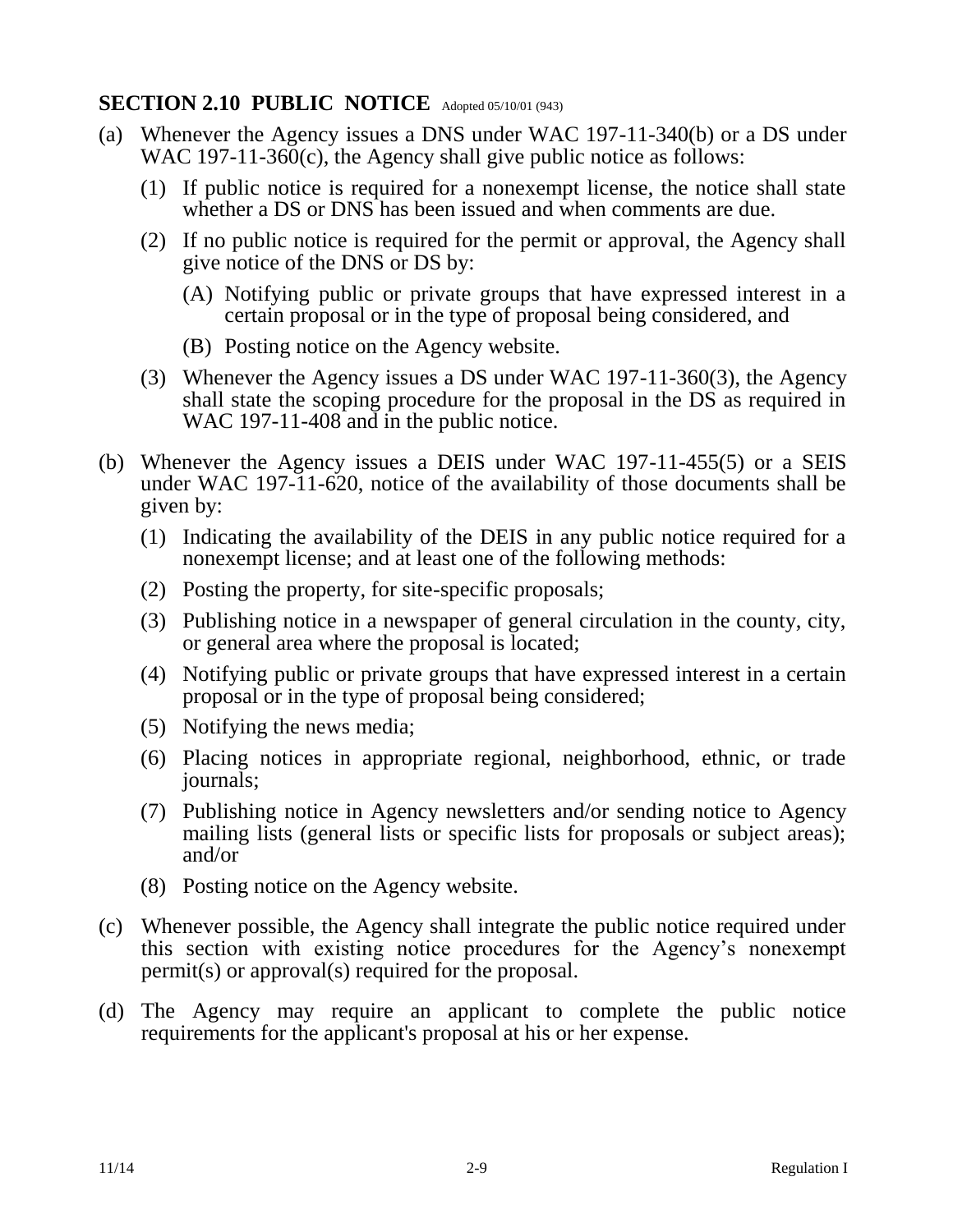# **SECTION 2.11 DESIGNATION OF OFFICIAL TO PERFORM CONSULTED AGENCY RESPONSIBILITIES FOR THE AGENCY**

Adopted 05/10/01 (943)

- (a) The Control Officer shall be responsible for preparing written comments for the Agency in response to a consultation request prior to a threshold determination, participation in scoping, and reviewing a DEIS.
- (b) The Control Officer shall be responsible for the Agency's compliance with WAC 197-11-550 whenever the Agency is a consulted agency and is authorized to develop operating procedures that will ensure that responses to consultation requests are prepared in a timely fashion and include data from the Agency.

### **SECTION 2.12 SEPA SUBSTANTIVE AUTHORITY** Adopted 05/10/01 (943)

- (a) The policies and goals set forth in this section supplement those in the existing authority of the Agency.
- (b) Any governmental action on public or private proposals that are not exempt may be conditioned or denied under SEPA to mitigate the environmental impact, subject to the following limitations:
	- (1) Mitigation measures or denials shall be based on policies, plans, rules, or regulations designated in this article as a basis for the exercise of substantive authority and in effect when the DNS or DEIS is issued. The responsible official shall cite the Agency's SEPA policy that is the basis of any condition or denial under this regulation (for proposals of applicants).
	- (2) Mitigation measures shall be related to specific, adverse environmental impacts clearly identified in an environmental document on the proposal and shall be stated in writing by the responsible official. Such document may be the permit itself, or may be combined with other Agency documents, or may reference relevant portions of environmental documents.
	- (3) Mitigation measures shall be reasonable and capable of being accomplished.
	- (4) Responsibility for implementing mitigation measures may be imposed upon an applicant only to the extent attributable to the identified adverse impacts of its proposal. Voluntary additional mitigation may occur.
	- (5) The Agency shall consider whether local, state, or federal requirements and enforcement would mitigate an identified significant impact.
	- (6) To deny a proposal under SEPA, the Agency must find that:
		- (A) The proposal would be likely to result in significant adverse environmental impacts identified in a final or supplemental EIS prepared pursuant to this regulation; and
		- (B) Reasonable mitigation measures are insufficient to mitigate the identified impact.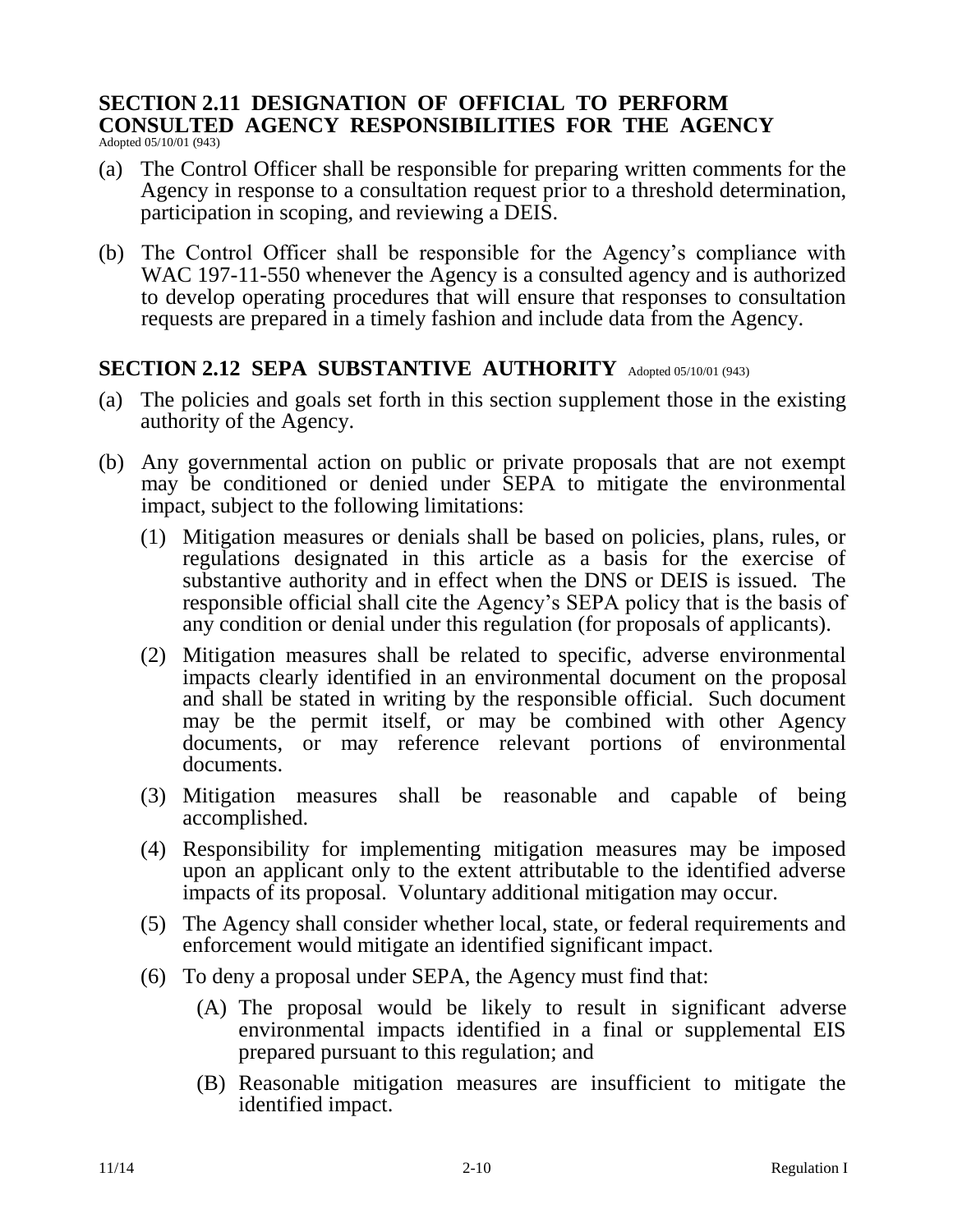- (c) The Agency designates and adopts by reference the following policies, plans, rules, and regulations as the potential bases for the Agency's exercise of substantive authority under SEPA, pursuant to this section:
	- (1) The Agency shall use all practicable means, consistent with other essential considerations of state policy, to improve and coordinate plans, functions, programs, and resources to the end that the state and its citizens may:
		- (A) Fulfill the responsibilities of each generation as trustee of the environment for succeeding generations;
		- (B) Ensure for all people of Washington, safe, healthful, productive, and aesthetically and culturally pleasing surroundings;
		- (C) Attain the widest range of beneficial uses of the environment without degradation, risk to health or safety, or other undesirable and unintended consequences;
		- (D) Preserve important historic, cultural, and natural aspects of our national heritage;
		- (E) Maintain, wherever possible, an environment that supports diversity and variety of individual choice;
		- (F) Achieve a balance between population and resource use that will permit high standards of living and a wide sharing of life's amenities; and
		- (G) Enhance the quality of renewable resources and approach the maximum attainable recycling of depletable resources.
	- (2) The Agency recognizes that each person has a fundamental and inalienable right to a healthful environment and that each person has a responsibility to contribute to the preservation and enhancement of the environment.
	- (3) The Agency adopts by reference the policies in the following laws and Agency resolutions, regulations, and plans:
		- (A) Federal and state Clean Air Acts, and regulations adopted thereunder.
		- (B) Agency Regulations I, II, and III.
		- (C) Resolutions adopted by the Agency Board of Directors.
		- (D) Maintenance plans.
		- (E) Washington State Implementation Plan.
		- (F) Final Report of the Agency PM2.5 Stakeholder Group, dated October 15, 1999.
	- (4) The Agency establishes the following additional policies:
		- (A) Air quality
			- (i) Policy Background
				- (a) Air pollution can be damaging to human health, plants and animals, visibility, aesthetics, and the overall quality of life.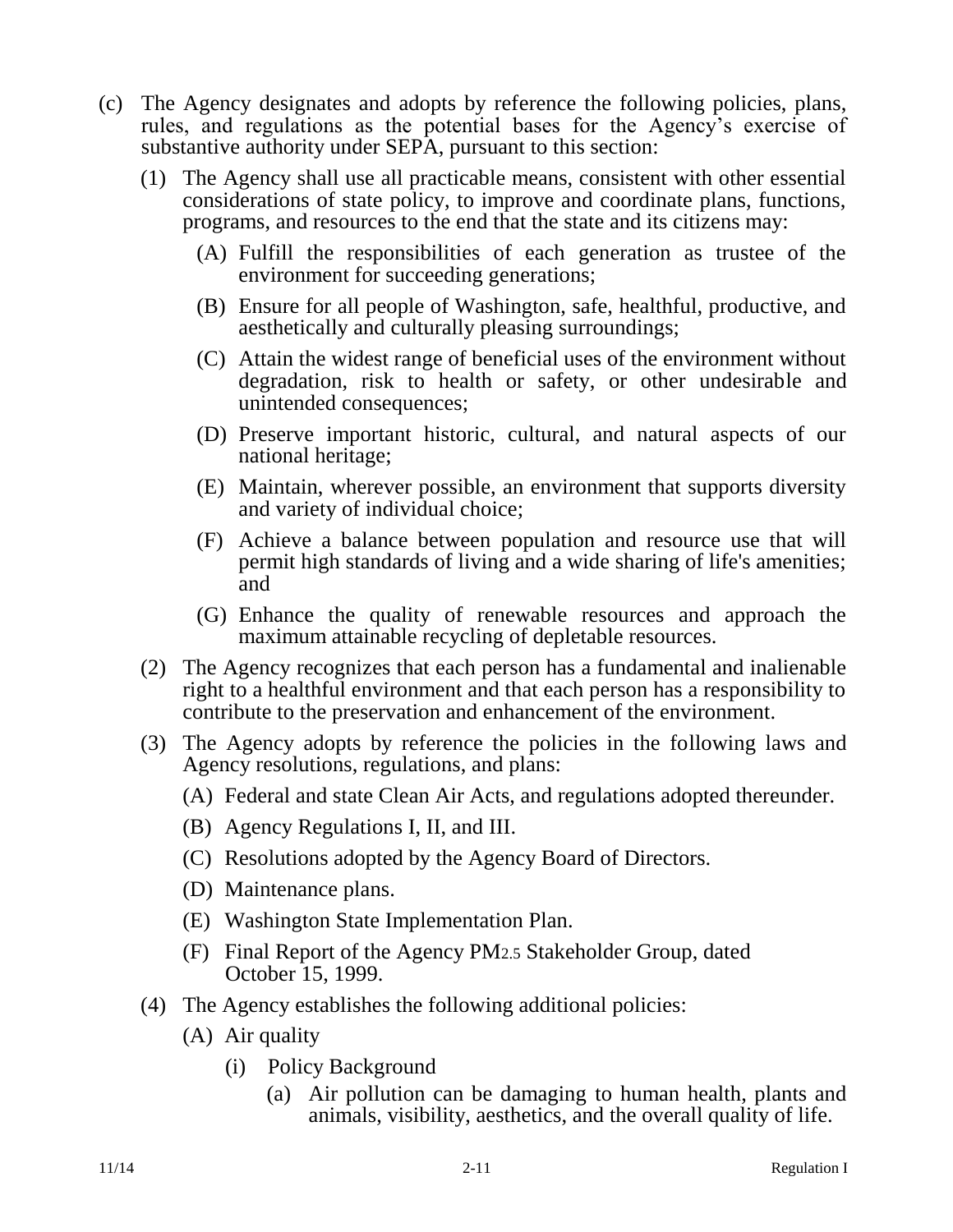- (b) The Agency is responsible for monitoring air quality in the Puget Sound area, setting standards, and regulating development to achieve regional air quality standards.
- (c) Federal, state, and regional regulations and programs cannot always anticipate or adequately mitigate adverse air quality impacts.
- (ii) Policies
	- (a) To minimize or prevent adverse air quality impacts.
	- (b) To secure and maintain such levels of air quality as will protect human health and safety and, to the greatest degree practicable, prevent injury to plant and animal life and to property, foster the comfort and convenience of its inhabitants, seek public participation in policy planning and implementation, promote the economic and social development of the Puget Sound area, and facilitate the enjoyment of the natural attractions of the Puget Sound area.
	- (c) To eliminate emissions of ozone-depleting chlorofluorocarbons, in the interests of national and global environmental protection; and to consider energy efficiency and conservation to reduce greenhouse gases.
	- (d) To reduce woodstove emissions by educating the public about the effects of woodstove emissions, other heating alternatives, and the desirability of achieving better emission performance and heating efficiency from woodstoves pursuant to standards adopted by the Department of Ecology; and to encourage replacing uncertified woodstoves with cleaner sources of heat.
	- (e) To reduce outdoor burning to the greatest extent practical.
	- (f) To develop and adopt strategies for effectively reducing or eliminating impacts from toxic air contaminants.
	- (g) To control volatile organic compound (VOC) emissions in order to maintain the National Ambient Air Quality Standard for ozone.
	- (h) If the responsible official makes a written finding that the applicable federal, state, and/or regional regulations did not anticipate or are inadequate to address the particular impact(s) of a project, the responsible official may condition or deny the proposal to mitigate its adverse impacts.
- (B) Land Use
	- (i) Policy background
		- (a) Adverse land use impacts may result when a proposed project or land use policy includes uses that may be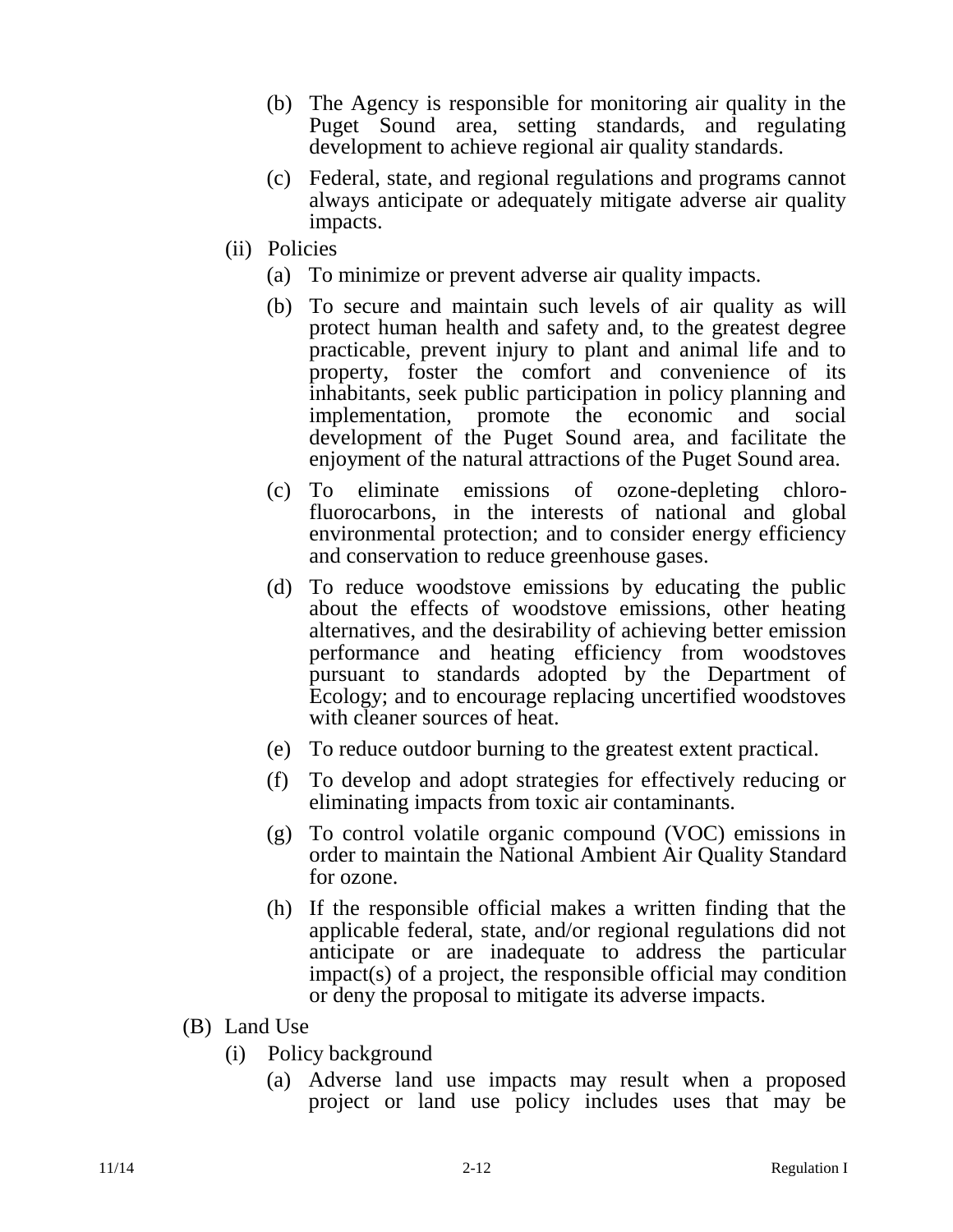consistent with applicable zoning requirements but inconsistent with air quality regulations.

- (b) Adverse cumulative land use impacts may result when particular uses permitted under the zoning code occur in an area to such an extent that they expose sensitive populations to air quality related health and environmental adverse impacts.
- (ii) Policies
	- (a) To ensure that proposed uses in projects are reasonably compatible with surrounding uses and are consistent with applicable air quality regulations.
	- (b) To reduce regional air pollution emissions associated with land uses by promoting clean alternative forms of domestic use fuels, including natural gas, in new single and multifamily housing developments within urban growth areas. In addition, to discourage wood as a source of heat for residential development in low-lying areas susceptible to pollution accumulations.
	- (c) To encourage municipal curbside solid and yard waste collection services at reasonable costs.
- (C) Transportation
	- (i) Policy Background
		- (a) Excessive traffic can adversely affect regional air quality.
		- (b) Substantial traffic volumes associated with major projects may adversely impact air quality in surrounding areas.
	- (ii) Policies
		- (a) To minimize or prevent adverse traffic impacts that would undermine the air quality of a neighborhood or surrounding areas.
		- (b) To promote transportation demand and systems management actions designed to reduce vehicle emissions by reducing the use of single occupancy vehicles, reducing traffic congestion, and increasing public transportation services.
		- (c) To encourage integrating land use and transportation planning.
		- (d) To emphasize the importance of air quality conformity determinations required for proposed transportation plans, programs, and projects.
		- (e) To pursue and support alternative and clean fuels projects and programs.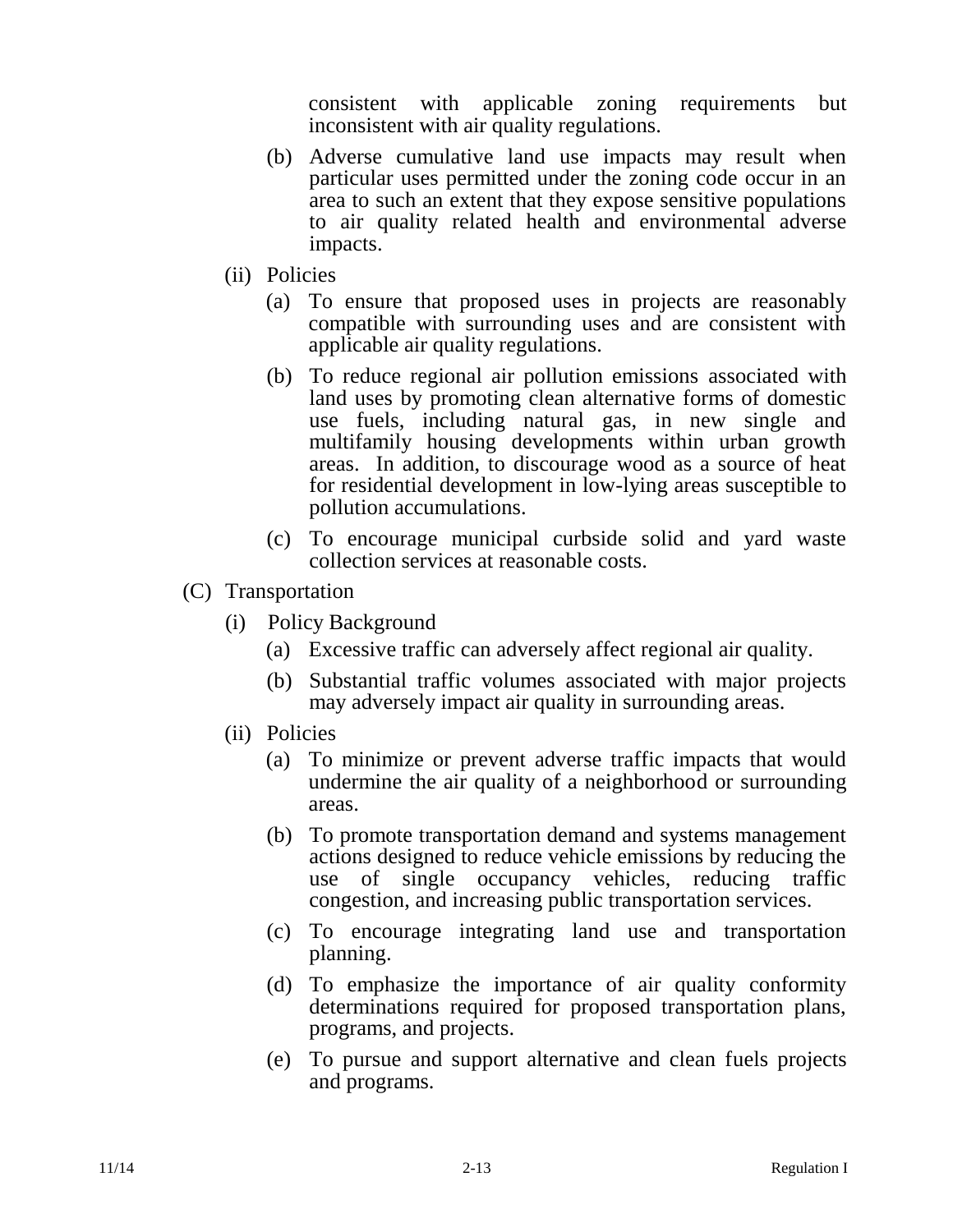- (f) To promote and support land use plans and projects designed to reduce vehicle emissions by reducing the use of single occupant vehicles, number of vehicle miles traveled, and traffic congestion; and supporting the use of public transportation.
- (g) In determining the necessary air quality impact mitigation, the responsible official will examine the mitigation proposed by the local jurisdiction.
- (D) Cumulative Effects
	- (i) The analysis of cumulative effects shall include a reasonable assessment of:
		- (a) The capacity of natural systems, such as air, water, light, and land, to absorb the direct and reasonably anticipated indirect impacts of the proposal, and
		- (b) The demand upon facilities, services, and natural systems of present, simultaneous, and known future development in the area of the project or action.
	- (ii) An action or project may be conditioned or denied to lessen or eliminate its cumulative effects on the environment:
		- (a) When considered together with prior, simultaneous, or induced future development; or
		- (b) When, taking into account known future development under established zoning or other regulations, it is determined that a project will use more than its share of present and planned facilities, services, and natural systems.

# **SECTION 2.13 NOTICE/STATUTE OF LIMITATIONS** Adopted 05/10/01 (943)

- (a) The Agency, applicant for, or proponent of an action may publish a notice of action pursuant to RCW 43.21C.080 for any action.
- (b) The form of the notice shall be substantially in the form provided in WAC 197- 11-990. The notice shall be published by the city clerk or county auditor, applicant, or proponent pursuant to RCW 43.21C.080.

# **SECTION 2.14 FEES** Adopted 05/10/01 (943)

In addition to the fees set forth in Article 6, the following fees apply:

(a) Threshold Determination

The Agency may contract directly with a consultant for preparation of an environmental checklist or other information needed for the Agency to make a threshold determination, and may bill such costs and expenses directly to the applicant. The Agency may require the applicant to post bond or otherwise ensure payment of such costs and expenses. In addition, the Agency may